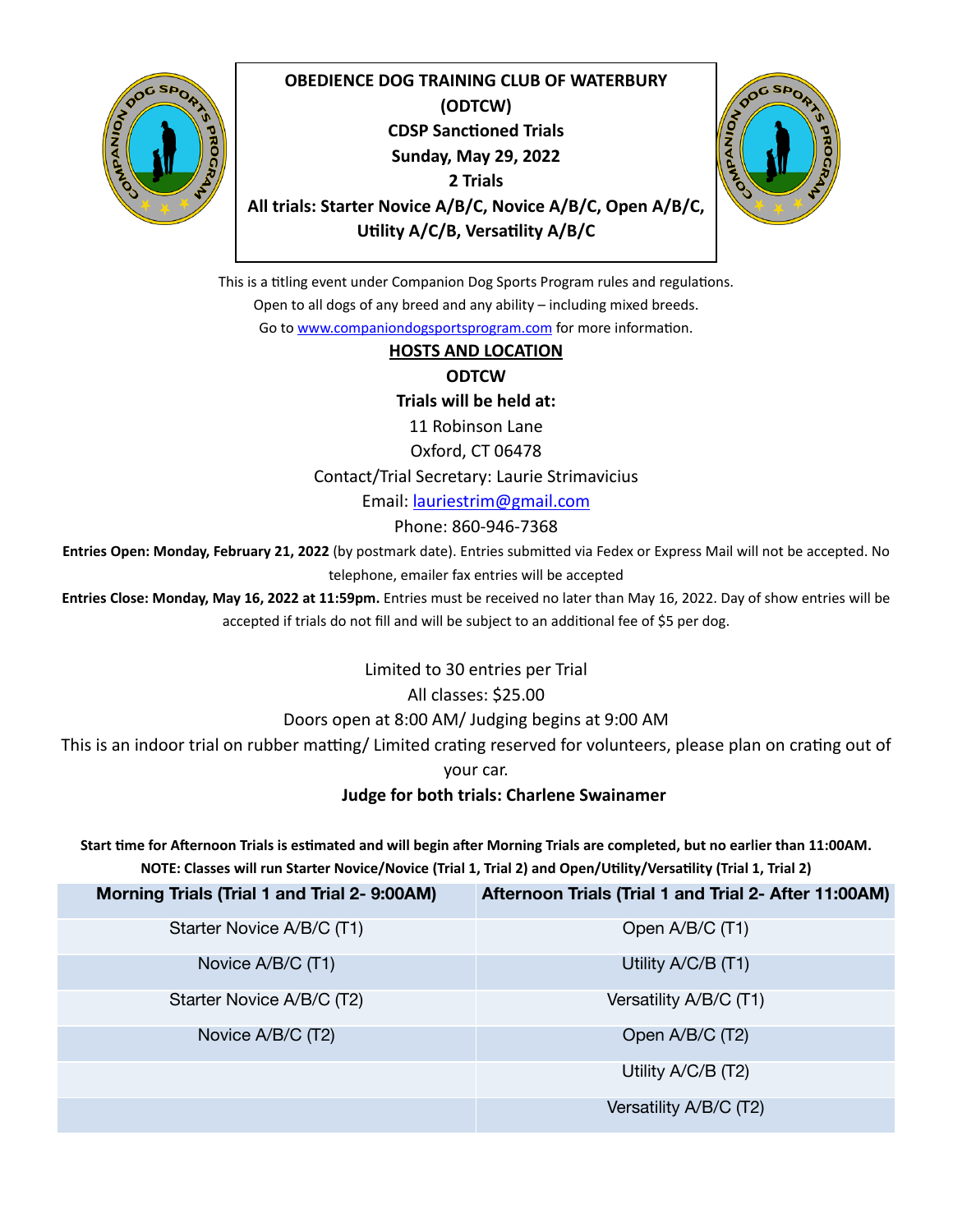## **Trial Committee**

### Please direct all inquiries concerning the trials to the Trial Secretary.

**Trial Secretary**  Laurie Strimavicius 860-946-7368 [lauriestrim@gmail.com](mailto:lauriestrim@gmail.com) Please include CDSP as subject of all emails **CDSP Representative**  Sharon Morton 203-209-1763 [shugmort@yahoo.com](mailto:shugmort@yahoo.com)

## **Facility, Check-In, Crating, and Food**

# Doors open at 8:00AM each day. Please do not arrive prior to this time. Judging will begin at 9:00AM each day. Initial confirmation will be sent after receipt of mailed entry with payment. Final confirmation and running order per trial will be sent by email after the closing date.

There will be limited crating indoors available only for volunteers and judges. Please plan on working out of your cars.

Entries limited to 30 runs per trial. Any changes to entries, including cancellations, will be accepted until the closing date, May 16,2022. Changes must be sent to the Trial Secretary by e-mail or in writing. Any changes requested after May 16, 2022, up to and including the day of trial, will be subject to a \$20.00 processing fee, payable day of trial. Cancellations received after May 16, 2022 will not be eligible for a refund of fees.

If known prior to the trials, level/class move ups must be submitted to the Trial Secretary. Level move ups will be allowed between trials. Move ups from the A or B class to the C class are mandatory. Move-ups at the trials must be submitted to the Chief Scorekeeper or Trial Secretary using the Move Up Form provided at the trials.

Food and Beverages will NOT be provided at these trials but there are plenty of convenience stores/fast food restaurants close to the trials.

#### **Awards**

Placement rosettes and/or ribbons will be awarded to the top four (4) high scoring teams in all classes. Qualifying ribbons will be awarded to each team in all classes that achieve a qualifying score. A rosette will be awarded to High in Trial and High Combined in Trial for each trial.

Level title (SN-C, CD-C, CDX-C, UD-C, UDX-C, VT-C), Individual Level Championship title (ASN-C, CD-CCH, CDX-CCH, UD-CCH, VT-CCH), and Obedience Championship title (OTCH-C) rosettes will be awarded. **Please note that title rosettes will** be reserved for exhibitors who indicate Anticipated Title(s) on their entry. Titles earned at the trial but not indicated on the exhibitor entry will be provided as soon as possible after the trial.

### **Directions to the Show Site**

Directions from Route I-84 East or West Exit 16 (CT-188). Turn left onto Rt. 188. In approximately one mile, turn left onto Oxford Airport Road. Take 2nd right onto Christian Street. In approximately one mile, turn right onto Robinson Lane. Our facility is the last driveway on the left.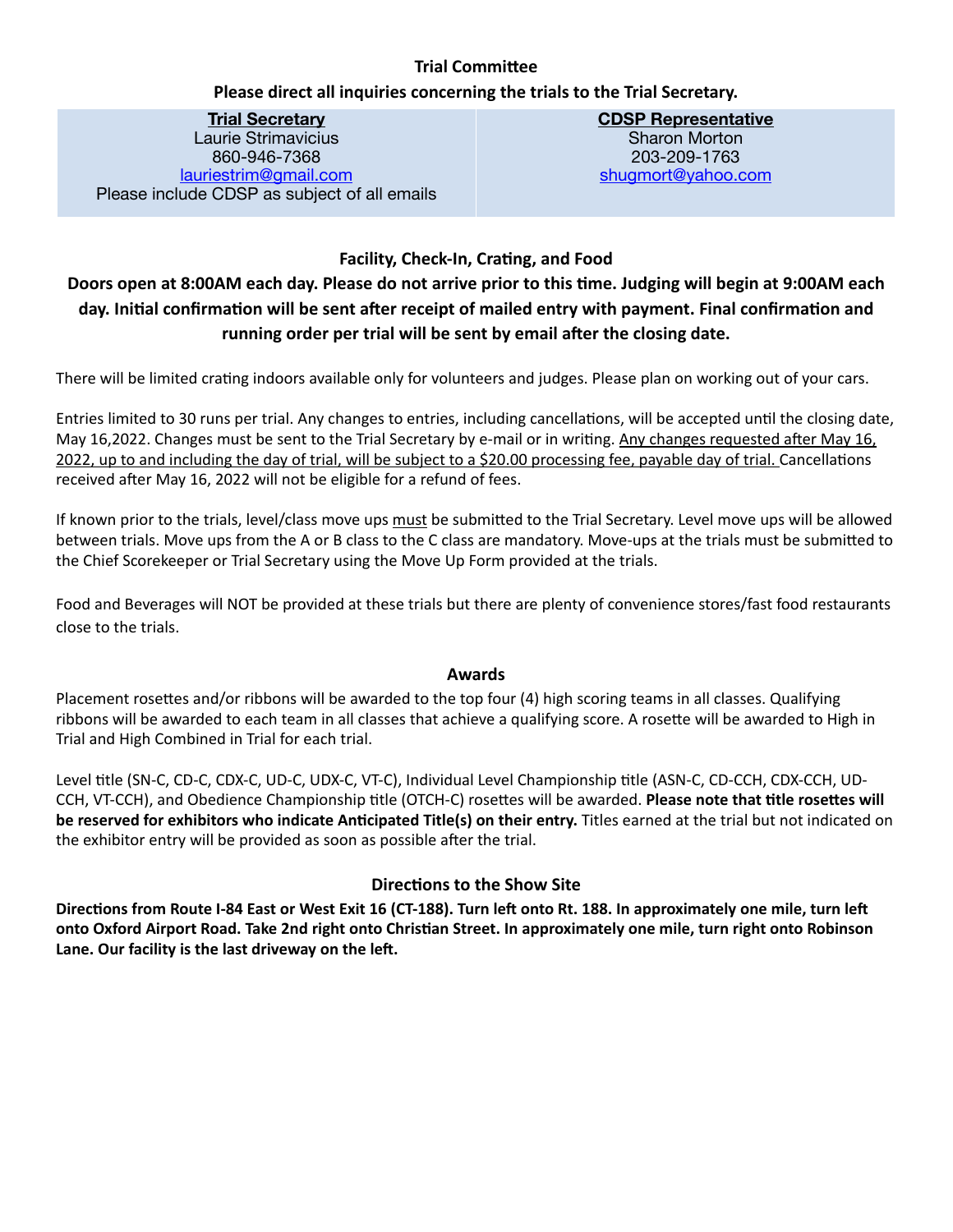| Crowne Plaza Southbury- (203-586-1501) | Microtel Inn & Suites by Wyndham- (203) 748-8318 |
|----------------------------------------|--------------------------------------------------|
| 1284 Strongtown Road, Southbury, CT    | 80 Benedict Road, Bethel, CT                     |

Since many hotel policies change on dogs being allowed in their rooms, please check at time of booking your room for **their policy.** Please have your canine companions on their best behavior, so these hotels will want our business again. We recommend dogs be crated in your room when you are not there. And, as always, pick-up after your dog!

# **Notice to Competitors**

Competitors, through submission of entry, acknowledge that they are knowledgeable of CDSP rules and regulations (see [www.companiondogsportsprogram.com](http://www.companiondogsportsprogram.com)), including but not limited to the following rules regarding entry:

- This trial is open to a dog at least six months of age, including purebred and non-purebred, except bitches in season or dogs with disabilities, injuries, or illnesses which may cause the dog pain or great discomfort, or dogs exhibiting signs of aggression that threaten the safety of other dogs or humans.
- Dogs must be shown by a member of the owner's immediate family: mother, father, spouse, life partner, sibling, child, grandparent, or grandchild.
- All dogs shall be shown in a flat buckle or snap collar, or properly fitted Martingale (limited slip) collar. No choke collar, prong collars, shock collars, harnesses, Martingale leads, or head collars are allowed.
- All dogs must be registered with CDSP on the day of competition. See www.companiondogsportsprogram.com to complete the registration form and submit it to the CDSP office.
- Safety shall always be of foremost consideration in actions and conduct by handlers at all times. Handlers, through entry at this event, accept full responsibility for themselves and the actions of their dogs.
- The organizing committee may refuse any entry for any reason.
- THERE SHALL BE NO REFUND for entries withdrawn after the closing date or in the event a dog and/or handler are dismissed from competition, regardless of reason for such dismissal. A dog or handler who suffers an injury and/or illness or bitches that come into season after the closing date may be eligible for a 50% refund of their total entry fee. Written request for refund must be made to the Trial Secretary BEFORE the end of each event, May 29, 2022. Please provide documentation from your veterinarian/physician. There will be no refunds if the trial has to be cancelled for any reason.
- Returned checks do not constitute a valid entry. There will be a \$35.00 service charge for returned checks. Payment of entry fees and service charges shall be made in cash or money order within 30 days of postmark of notice of returned check where notification is received after event date. Any unpaid fees or shortfalls must be paid prior to the start of the event or entry is cancelled without recourse by owner/handler.
- No entry fees will be refunded if the trial cannot open or be completed by reason of riots, civil disturbances, fire, Act of God, public emergency, act of a public enemy, strike, or any other cause beyond the control of the organizers.
- All competitors through entry at this event grant to Companion Dog Sports Program, their representatives, agents, and assigns, all rights and permissions to use or appropriate my and the dog's name, biography, likeness, photograph, voice, performing persona, or other indicia or identity for broadcast, telecast, cablecast, transmission, or distribution in any format or media now known or hereafter to become known and waive any and all rights relative thereto.
- All competitors through entry at this event grant to Companion Dog Sports Program, their representatives, agents, and assigns, hereby release CDSP, the hosting club, their representatives, agents, and assigns from any claim or cause of action for invasion of the rights of privacy, right of personality, or any similar right.
- Competitors shall have the right to videotape portions of this event for their personal use only. No portion of this event may be videotaped for commercial or other purposes.
- Dogs must remain under control and on leash at all times while on trial site grounds. Please pick up after your dog and yourself.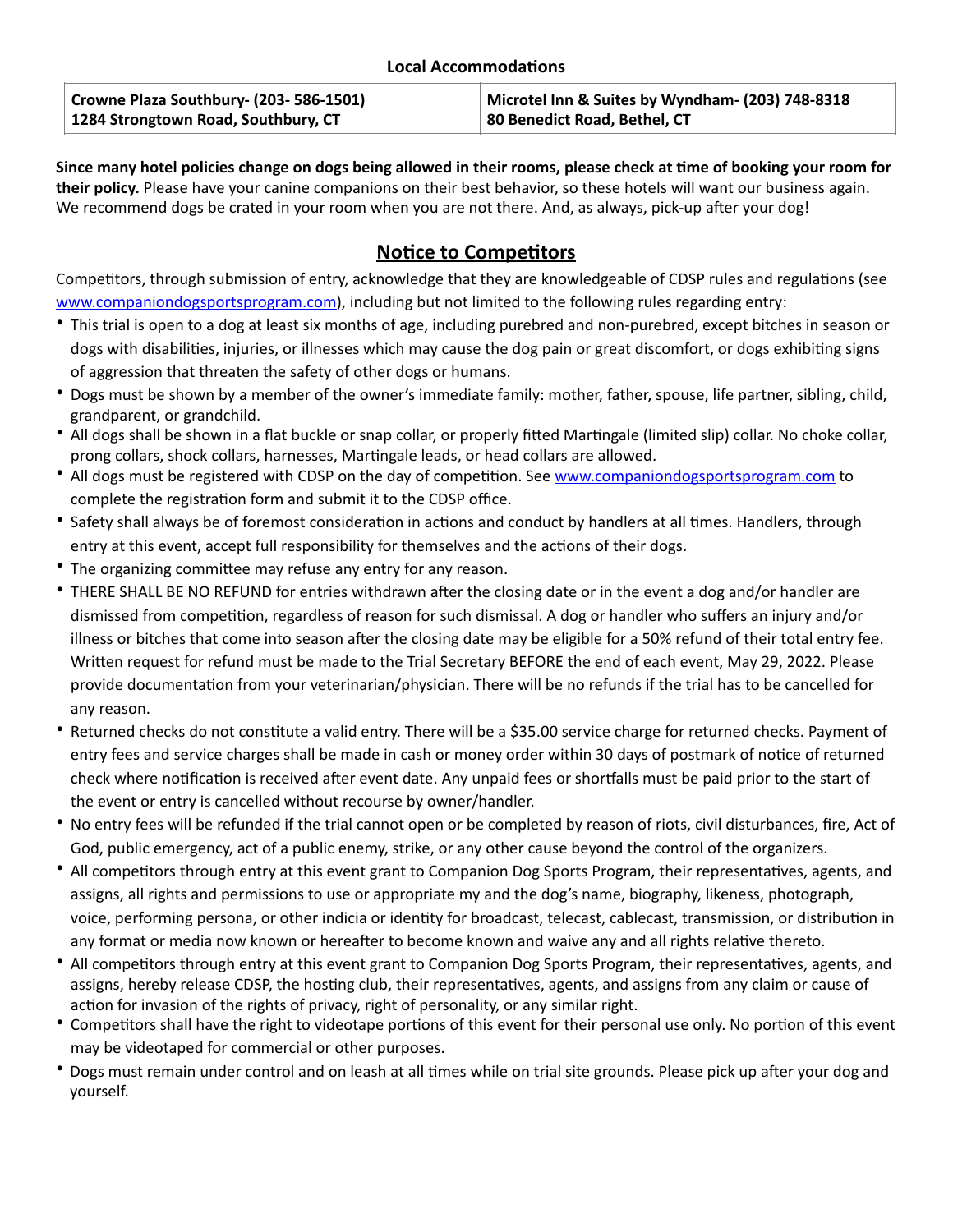# **CDSP Class Descriptions**

For a complete description of the CDSP rules, regulations, performance guidelines, explanation of exercises, etc. go to [www.companiondogsportsprogram.com](http://www.companiondogsportsprogram.com/). To learn more and chat with other CDSP exhibitors, you can join the CDSPObedience Yahoo! Group by sending a message to CDSPObedience-subscribe@yahoogroups.com.

## **A, B, and C Classes**

- *Starter Novice A:* Shall be for dogs who have not earned any other obedience title in any registry and do not have a qualifying score (Q) in Novice in any obedience registry.
- *Starter Novice B:* Shall be for dogs who have earned a Beginner Novice (BN) obedience title or equivalent in any registry and do not have a qualifying score  $(Q)$  in Novice in any obedience registry.
- *Starter Novice C:* Shall be for dogs who have earned a CDSP Starter Novice title (SN-C) in either the A or B class and do not have a qualifying score  $(Q)$  in Novice in any obedience registry.
- *Novice A:* Shall be for dogs who have not earned any other obedience title in any registry.
- *Novice B:* Shall be for dogs who have earned an obedience title in any registry.
- *Novice C:* Shall be for dogs who have earned a CDSP Novice title (CD-) in either the A or B class.
- *Open A:* Shall be for dogs who have earned the CDSP Novice obedience title (CD-C).
- *Open B:* Shall be for dogs who have earned the CDSP Novice obedience title (CD-C) and/or any other Open obedience titles in any registry.
- *Open C:* Shall be for dogs who have earned a CDSP Open title (CDX-C) in either the A or B class.
- *Utility* A: Shall be for dogs who have earned the CDSP Open obedience title (CDX-C).
- Utility B: Shall be for dogs who have earned the CDSP Utility obedience title (UD-C) and who wish to earn a CDSP Utility Dog Excellent title (UDX-C) and a CDSP Obedience Trial Championship title (OTCH-C).
- Utility C: Shall be for dogs who have earned the CDSP Utility obedience title (UD-C) and who wish to earn the CDSP Utility Championship obedience title (UD-CCH).
- Versatility A: Shall be for dogs who have earned the CDSP Novice obedience title (CD-C).
- Versatility B: Shall be for dogs who have earned the CDSP Novice obedience title (CD-C) and any other Open or Utility qualifying leg or obedience title in any registry.
- Versatility C: Shall be for dogs who have earned a CDSP Versatility title (VT-C) in either the A or B class.

#### **Jump Heights**

Dogs are not required to be measured the day of the trial or prior to judging. However, judges have the option to measure any dog prior to his/her performance if the dog appears to be entered in a group lower than might be indicated by his/her registered shoulder height. Jump heights may also be modified based on physical challenges that a particular dog may face.

| <b>Height at withers</b> | <b>High/Bar Jumps (inches)</b> |
|--------------------------|--------------------------------|
| 5.5" and under           | 4                              |
| 8.0" and under           | 6                              |
| 11.0" and under          | 8                              |
| 13.5" and under          | 10                             |
| 16.0" and under          | 12                             |
| 19.0" and under          | 14                             |
| 21.5" and under          | 16                             |
| 24.0" and under          | 18                             |
| 27.0" and under          | 20                             |
| <b>Over 27"</b>          | 22                             |

Veteran dogs (seven years and older) may jump 2" lower than regular jump height indicated on above chart. Note: If modifying your dog's jump height, select the modified height on your entry and check the box to indicate modified height. You must also submit an Exercise Modification Form to be signed by the trial judge and attached to your score sheet. An Exercise Modification Form must be completed for each trial.

The Exercise Modification Form can be completed online then printed from the following link: [http://](http://www.companiondogsportsprogram.com/index_htm_files/CDSPExerciseModFormV1_2.pdf) [www.companiondogsportsprogram.com/index\\_htm\\_files/CDSPExerciseModFormV1\\_2.pdf.](http://www.companiondogsportsprogram.com/index_htm_files/CDSPExerciseModFormV1_2.pdf)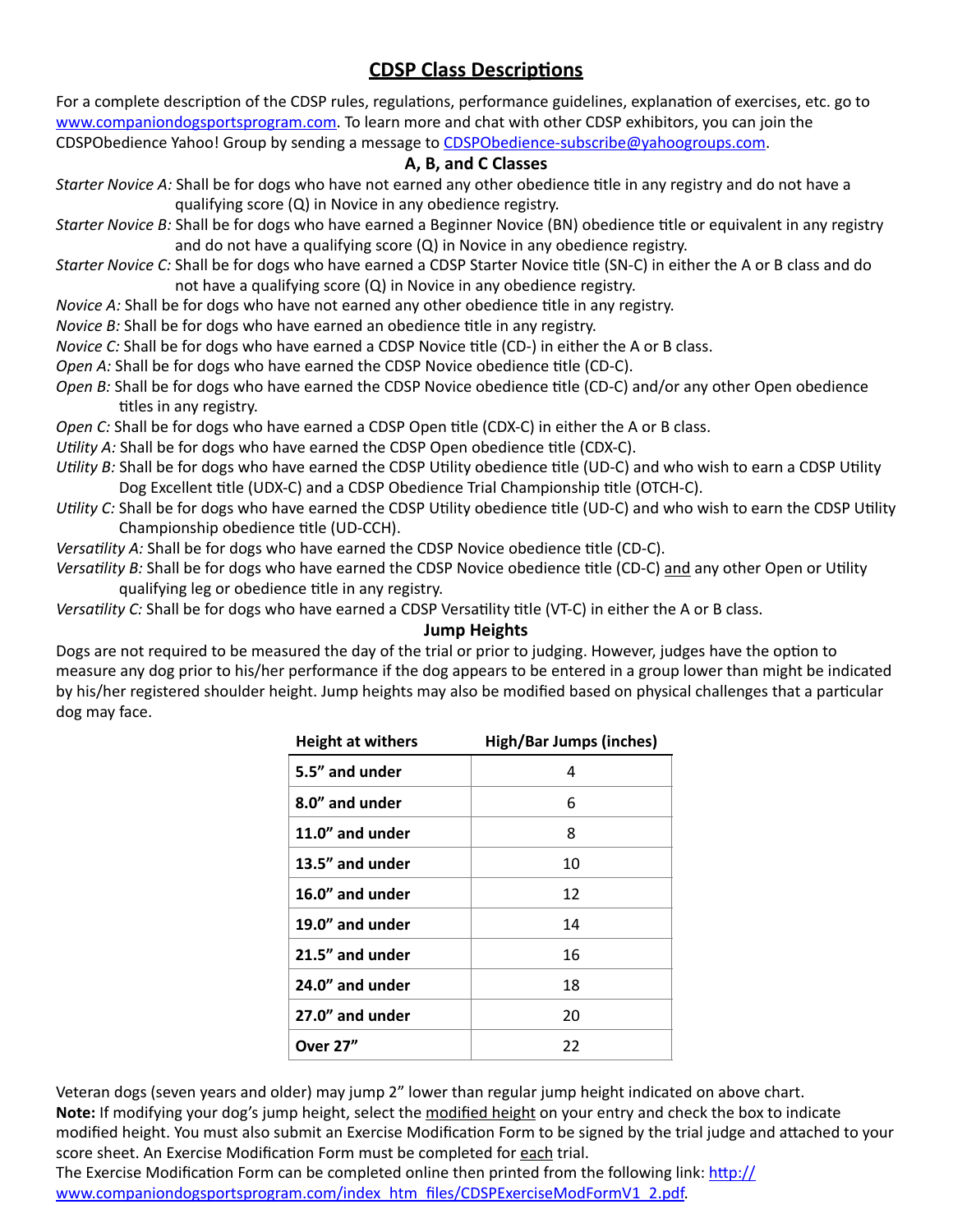# **Official Companion Dog Sports Program Entry Form ODTCW ● Sunday, May 29, 2022**

# Entries Open: February 21, 2022 by postmark/online . Entries Close: May 16, 2022

#### Entries will be accepted via regular mail (complete form below w/ Agreement). Send completed form below with check made payable to **ODTCW** to: Laurie Strimavicius ATTN: CDSP, 44 Outlook Rd, New Milford, CT 06776

**Dog Information** Entry forms are per team; please submit a full 2-page entry for each team to be entered.

| Call Name:                                                                                                                                |    | <b>Registered Name:</b> |                      |     |     |                                                                | Breed: |     |     |     |
|-------------------------------------------------------------------------------------------------------------------------------------------|----|-------------------------|----------------------|-----|-----|----------------------------------------------------------------|--------|-----|-----|-----|
| $\vert$ CDSP Reg. #:                                                                                                                      |    |                         | Circle Jump Height*: |     |     | (Check this box if circled height is modified height: $\Box$ ) |        |     |     |     |
|                                                                                                                                           | Δ" | .ና"                     | $\mathbf{R}''$       | 10" | 12" | $14''$ $16''$                                                  |        | 18" | 0ט" | 22" |
| Dengan dengan CDCD pentebuatan penghari Februara III pelaka pengandan pengatangan melih melangkan penghang Temperaturun penghari penghari |    |                         |                      |     |     |                                                                |        |     |     |     |

Dogs must have a CDSP registration number. Entries will not be accepted or considered valid without a registration number. To register, go to *[www.companiondogsportsprogram.com](http://www.companiondogsportsprogram.com).*

\*If modification for jump height is being submitted, please circle the **MODIFIED** jump height on entry form and bring completed Exercise *Modification Form to trials for submission to the Trial Secretary.* 

## **Owner/Handler Information**

| Owner's Name: |          | Handler's Name:                                               |        |      |
|---------------|----------|---------------------------------------------------------------|--------|------|
|               |          | (if different from Owner; must be an immediate family member) |        |      |
| Address:      |          | City:                                                         | State: | Zip: |
| Phone Day:    | Evening: | E-Mail:                                                       |        |      |

Regular mail entries are accepted on a first-come-first-serve basis. E-mail confirmations will be sent out shortly after your entry has been received. Please include a valid e-mail address with mailed entry.

#### **Trial Entry Information**

Circle A, B, or C for each class entered.

| <b>Sunday, May 29, 2022</b> |                                |    |                                   |                  |              |              |                            |
|-----------------------------|--------------------------------|----|-----------------------------------|------------------|--------------|--------------|----------------------------|
|                             | Morning Trials 1 and 2-9:00 AM |    | Afternoon Trials 1 and 2 11:00 AM |                  |              |              |                            |
| <b>Starter Novice (T1)</b>  | $\mathsf{A}$                   | B  | <b>ACT</b>                        | Open (T1)        | $\mathsf{A}$ | $\mathsf{B}$ | $\overline{\phantom{a}}$ C |
| Novice (T1)                 | $\mathsf{A}$                   | B. | $\mathsf{C}$                      | Utility (T1)     | $\mathsf{A}$ | B            | $\overline{C}$             |
| Starter Novice (T2)         | $\mathsf{A}$                   | B. | C                                 | Versatility (T1) | $\mathsf{A}$ | B            | $\overline{C}$             |
| Novice (T2)                 | $\mathsf{A}$                   | B. | C                                 | Open (T2)        | $\mathsf{A}$ | B            | $\mathsf{C}$               |
|                             |                                |    |                                   | Utility (T2)     | $\mathsf{A}$ | <sub>B</sub> | - C                        |
|                             |                                |    |                                   | Versatility (T2) | A            | B            |                            |

#### **Volunteers Are Needed!**

Volunteers (Gate/Stewards) are needed for the trials.

If you would like to volunteer, check this box and you will be contacted if your help is needed. □

| Total Number of Classes Entered:      |  |
|---------------------------------------|--|
| $\frac{1}{2}$ \$25.00 per class       |  |
| Make checks payable to <b>ODTCW</b> . |  |